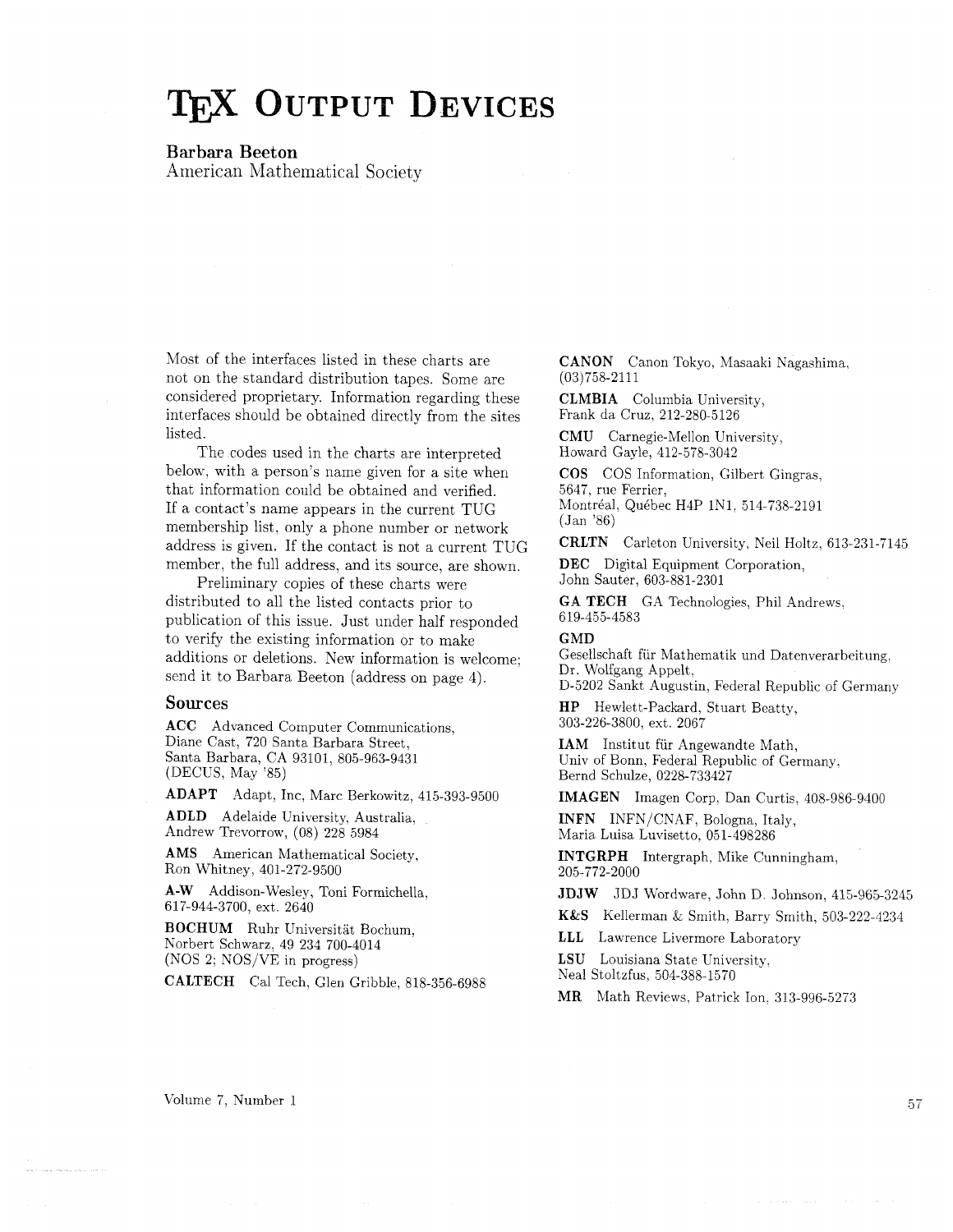#### Articles

**OCLC** OCLC, Tom Hickey, 616-764-6075

**OSUl** Ohio State University. John Crawford, 614-422-1741

**OSU2** Ohio State University, John Gourlay. 614-422-6653

PERS Personal T<sub>F</sub>X, Inc., Lance Carnes, 415-388-8853

**PRCYN** Procyon Informatics, Dublin, Ireland. John Roden, 353-1-791323

**RECAU** Aarhus University, Regional Computer Center

**SARA** Stichting Acad Rechenzentrum Amsterdam, Han Noot, Stichting Math Centrum, Tweede Boerhaavestraat 49, 1091 AL Amsterdam  $(TUGBOAT 5, no. 1)$ 

SCAN LSR Scan Laser, England, John Escott, +l 638 0536

**SCI AP** Science Applications, L. E. Fields, 619-458-2616

**SLAC** Stanford Linear Accelerator Center, Alan Spragens, 415-854-3300, ext. 2849

**SRI** SRI International

**STNFD** Stanford University

**SUN** Sun, Inc

**TALARIS** Talaris, Sonny Burkett, 619-587-0787

**T A&M1** Texas A&M. Bart Childs, 409-845-5470

**T A&M2** Texas A&M. Ken Marsh, 409-845-4940

**T A&M3** Texas A&M, Norman Naugle, 409-845-3104

TEXET Texel Corp, Lance Carnes, 415-388-8853

**TEXTSET** Textset Corp, Bruce Baker, 313-996-3566

**UBC** University of British Columbia, Afton Cayford, 604-228-3045

**UCB** University of California, Berkeley, Michael Harrison

**vortexQberke1ey.arpa** 

**UCIRVl** University of California, Irvine, David Benjamin

**UCIRV2** University of California, Irvine, Tim Morgan

**U DEL** University of Delaware, Daniel Grim, 302-451-1990

**U KOLN** Univ of Koln. Federal Republic of Germany, Jochen Roderburg, 0221-1478-5372

U **MASS** University of Massachusetts, Amherst, Gary Wallace, 413-545-4296

U **MD** University of Maryland, Chris Torek, 301-454-7690

**U MICH** University of Michigan, Kari Gluski. 313-763-6069

**U MILAN1** Università Degli Studi Milan, Italy, Dario Lucarella, 02/23.62.441 (329)

**U MILAN2** Universita Degli Studi Milan, Italy, Giovanni Canzii, 02/23.52.93

U **SHEF** University of Sheffield, England, Ewart Korth, (0742)-78555, ext. 1307

U **WASH1** University of Washington, Pierre MacKay. 206-543-2386

**U WASH2** University of Washington. Jim Fox, 206-543-4320 (NOS 2.2)

**U WISC** University of Wisconsin, William Kelly, 608-262-9501

**VNDBLT** Vanderbilt University, H. Denson Burnum, 615-322-2357

**WASH ST** Washington State University, Dean Guenther, 509-335-0411

**WZMN** Weizmann Institute, Rehovot, Israel. Malka Cymbalista, 08-482443

**YALE** Yale University, Bill Gropp, 203-136-3761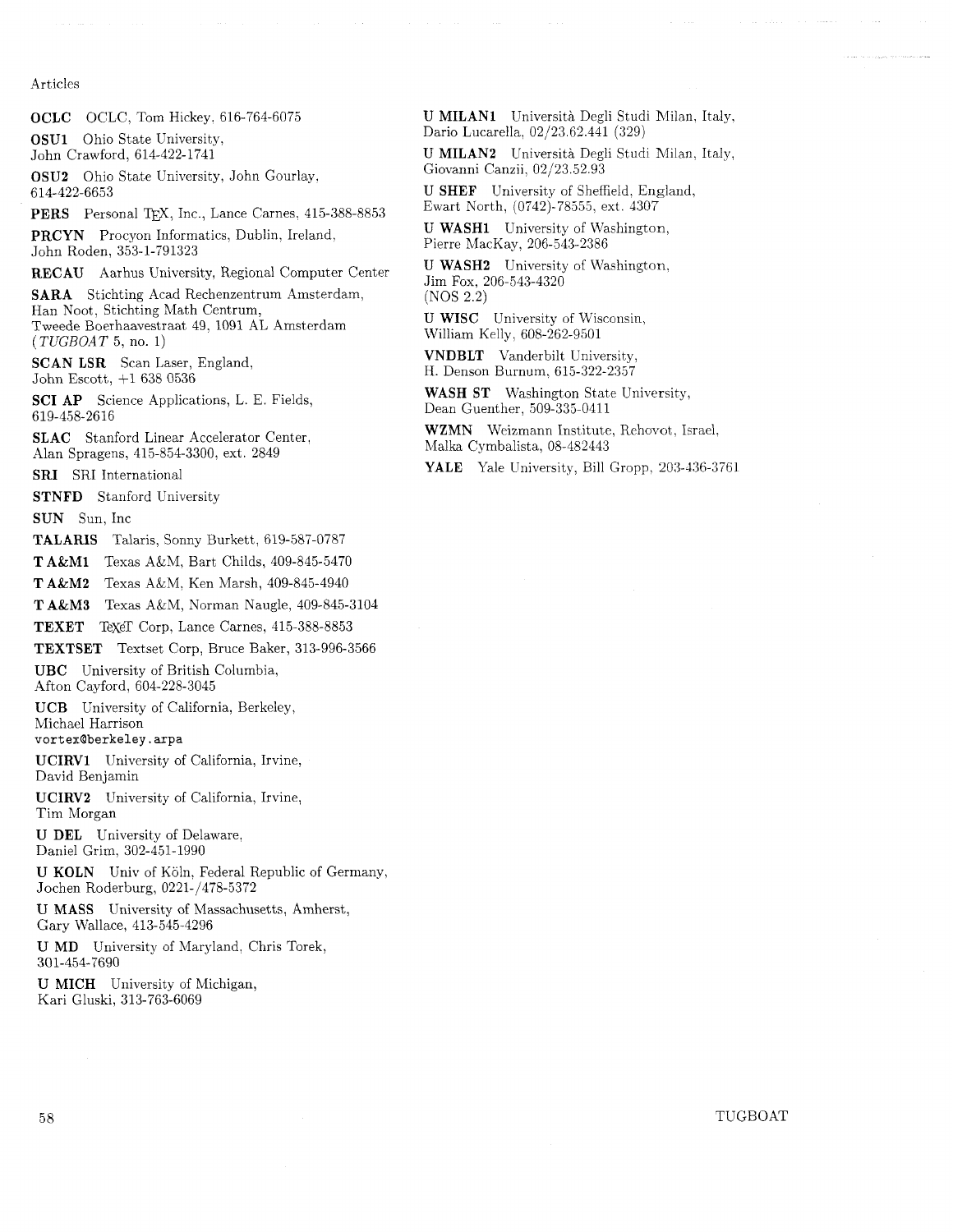|       |                         |            | Ash Zual Azzleechicker                              |            |             | Corporation DEC LIBO |
|-------|-------------------------|------------|-----------------------------------------------------|------------|-------------|----------------------|
|       | Amdahl (MTS)            |            |                                                     |            |             |                      |
|       | Apollo                  |            | <b>TEXTSETT</b>                                     |            |             |                      |
|       | Apple Macintosh         |            | $K&S1$<br>A-W <sup>1</sup>                          |            |             |                      |
|       | Cadmus 9200             |            |                                                     |            |             |                      |
|       | CDC Cyber               |            |                                                     |            |             |                      |
| osion | DECSYSTEM 10            |            |                                                     |            |             |                      |
|       | DECSYSTEM 20            |            |                                                     |            |             |                      |
|       | DEC VAX UNIX            |            | CRLTN <sup>2</sup><br>TEXTSET <sup>1</sup>          | CANON      |             | UWASH1 <sup>2</sup>  |
|       | DEC VAX/VMS             |            | TEXTSET <sup>1</sup>                                |            |             | LSU                  |
|       | Data General MV         |            |                                                     |            |             |                      |
|       | <b>HP1000</b>           |            |                                                     |            |             |                      |
|       | HP3000                  |            |                                                     |            |             |                      |
|       | HP9000 - 200            |            | <b>TEXTSET</b>                                      |            |             |                      |
|       | HP9000 - 500            |            | <b>TEXTSET!</b>                                     |            |             |                      |
|       | <b>IBM MVS</b>          |            |                                                     |            |             |                      |
|       | <b>IBM PC</b>           |            | $A-W1$<br>PERS <sup>1</sup><br>TEXTSET <sup>1</sup> |            | <b>PERS</b> |                      |
|       | <b>IBM VM</b>           | <b>IAM</b> |                                                     |            |             |                      |
|       | Integrated<br>Solutions |            |                                                     |            |             |                      |
|       | <b>ICL</b> Perq         |            |                                                     | <b>GMD</b> |             |                      |
|       | Prime                   |            |                                                     |            |             |                      |
|       | Siemens BS2000          |            |                                                     |            |             |                      |
|       | Sperry 1100             |            |                                                     |            |             |                      |
|       | SUN                     |            | TEXTSET <sup>1</sup>                                |            |             |                      |
|       | Texas Instruments       |            |                                                     |            |             |                      |

## Figure 1.

Laser Xerographic, Electro-En  $\it Printers$ 

 $\footnotesize$ <sup>1</sup> graphics supported

 $\frac{2}{3}$  included on one of the stands<br>distribution tapes

Volume 7, Number  $1\,$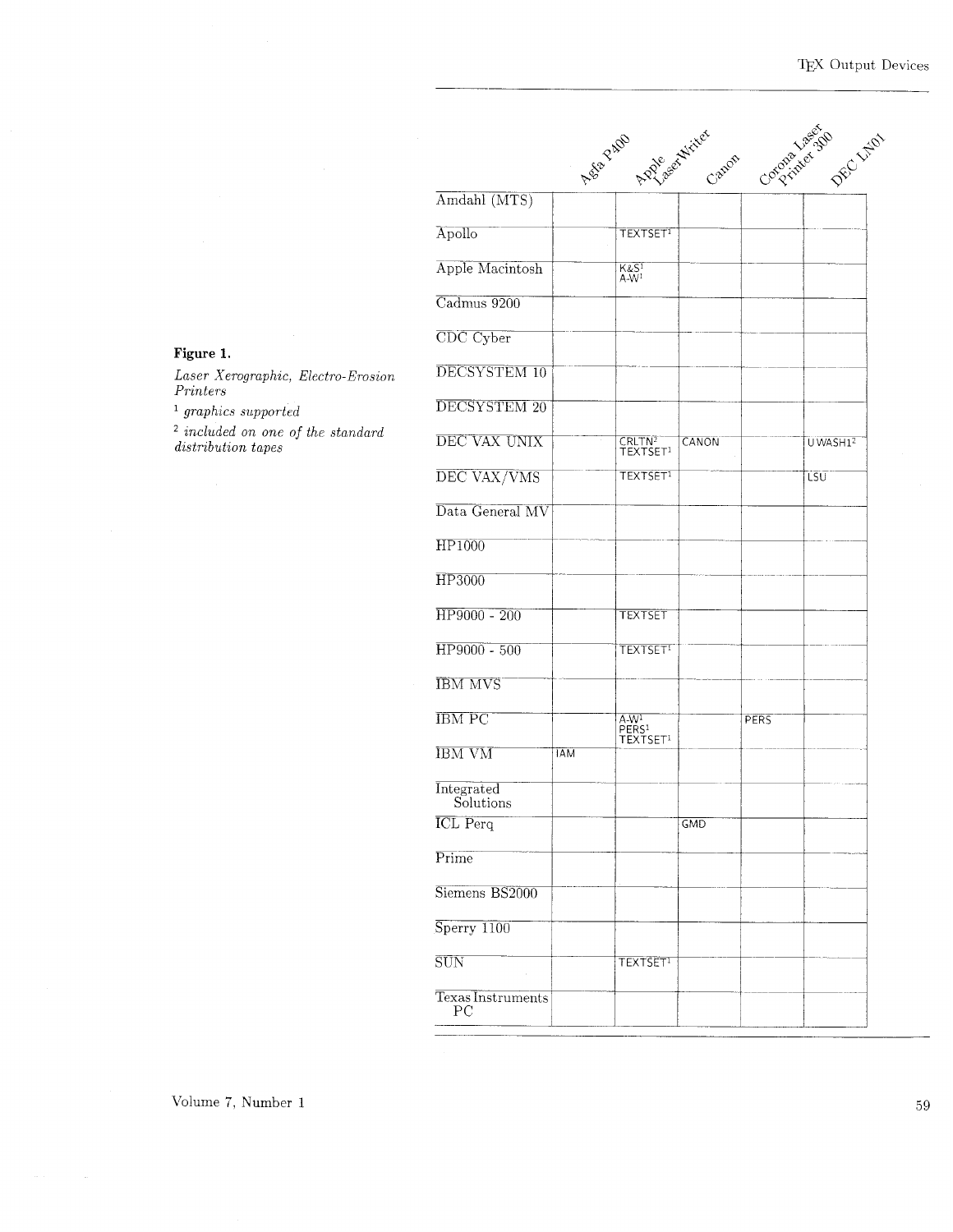#### Articles

|             |             |                 |             | UBC<br>TEXTSET                                         | <b>TEXTSET</b>                 |                                                                                                                                                             |                      |              |                  | <b>UMICH<br/>TEXTSET</b>                                                 |
|-------------|-------------|-----------------|-------------|--------------------------------------------------------|--------------------------------|-------------------------------------------------------------------------------------------------------------------------------------------------------------|----------------------|--------------|------------------|--------------------------------------------------------------------------|
|             |             |                 |             | OCLC<br>TEXTSET <sup>1</sup>                           | SCANLSR<br>TEXTSET             |                                                                                                                                                             |                      |              |                  | COS<br>SCAN LSR                                                          |
|             |             |                 |             |                                                        |                                |                                                                                                                                                             |                      |              |                  |                                                                          |
|             |             |                 |             |                                                        |                                |                                                                                                                                                             |                      |              |                  |                                                                          |
|             |             |                 |             | STNFD<br>VNDBLT                                        |                                |                                                                                                                                                             | <b>TALARIS1</b>      |              |                  | <b>UDEL</b>                                                              |
|             |             |                 |             | SRI<br><b>CLMBIA</b>                                   |                                | UWASH1                                                                                                                                                      | TALARIS <sup>1</sup> | <b>CMU</b>   | OSU <sub>2</sub> |                                                                          |
|             |             |                 |             | UMD <sup>2</sup>                                       | TEXTSET<br>UWASH1 <sup>2</sup> | $U$ WASH $12$                                                                                                                                               | TALARIS <sup>1</sup> | <b>STNFD</b> | OSU2             | <b>UDEL</b>                                                              |
|             |             |                 |             | K&S <sup>1</sup>                                       |                                | <b>UMASS</b>                                                                                                                                                | <b>TALARIS1</b>      |              |                  | ACC<br>TEXTSET                                                           |
|             |             |                 |             | <b>TA&amp;MI</b>                                       | $T A \& M1$                    |                                                                                                                                                             |                      |              |                  |                                                                          |
| <b>WLGL</b> | <b>Mrgr</b> |                 |             |                                                        |                                |                                                                                                                                                             |                      |              |                  |                                                                          |
| TEXET       |             |                 |             |                                                        |                                |                                                                                                                                                             |                      |              |                  |                                                                          |
|             | HP          |                 |             |                                                        |                                |                                                                                                                                                             |                      |              |                  |                                                                          |
|             |             |                 |             |                                                        | TA&M2                          |                                                                                                                                                             |                      |              |                  |                                                                          |
|             |             |                 |             | <b>TEXTSET</b>                                         | <b>GMD</b>                     |                                                                                                                                                             | <b>TALARIS1</b>      |              |                  | <b>TEXTSET</b>                                                           |
|             |             | <b>TEXTSET1</b> |             | A-W <sup>1</sup> OCLC<br>PERS <sup>1</sup><br>TEXTSET1 |                                |                                                                                                                                                             |                      |              |                  |                                                                          |
|             |             |                 | <b>SLAC</b> | <b>SLAC</b>                                            | <b>TEXTSET</b>                 |                                                                                                                                                             | <b>WASHST</b>        |              |                  | UDEL<br>TEXTSET                                                          |
|             |             |                 |             |                                                        |                                |                                                                                                                                                             |                      |              |                  |                                                                          |
|             |             |                 |             |                                                        | <b>TA&amp;M3</b>               |                                                                                                                                                             |                      |              |                  |                                                                          |
|             |             |                 |             |                                                        | <b>GMD</b>                     |                                                                                                                                                             |                      |              |                  |                                                                          |
|             |             |                 |             | SUN<br>TEXTSET <sup>1</sup>                            | <b>UDEL</b><br>TEXTSET         |                                                                                                                                                             |                      |              |                  |                                                                          |
|             |             | CALTECH         |             |                                                        |                                | DEC 17:03 B 28 28 BBS 48 1986 RM 38-276 126-28<br>U WASH21<br>GA TECH<br>T A&M3<br>TEXTSET<br>A-W <sup>1</sup><br>PERS <sup>1</sup><br>TEXTSET <sup>1</sup> |                      |              |                  | Outes i.estatestics rates of Dover 2 or 2 days of Dover<br><b>BOCHUM</b> |

 $\beta$  ,  $\beta$  ,  $\beta$  ,  $\beta$  ,  $\alpha$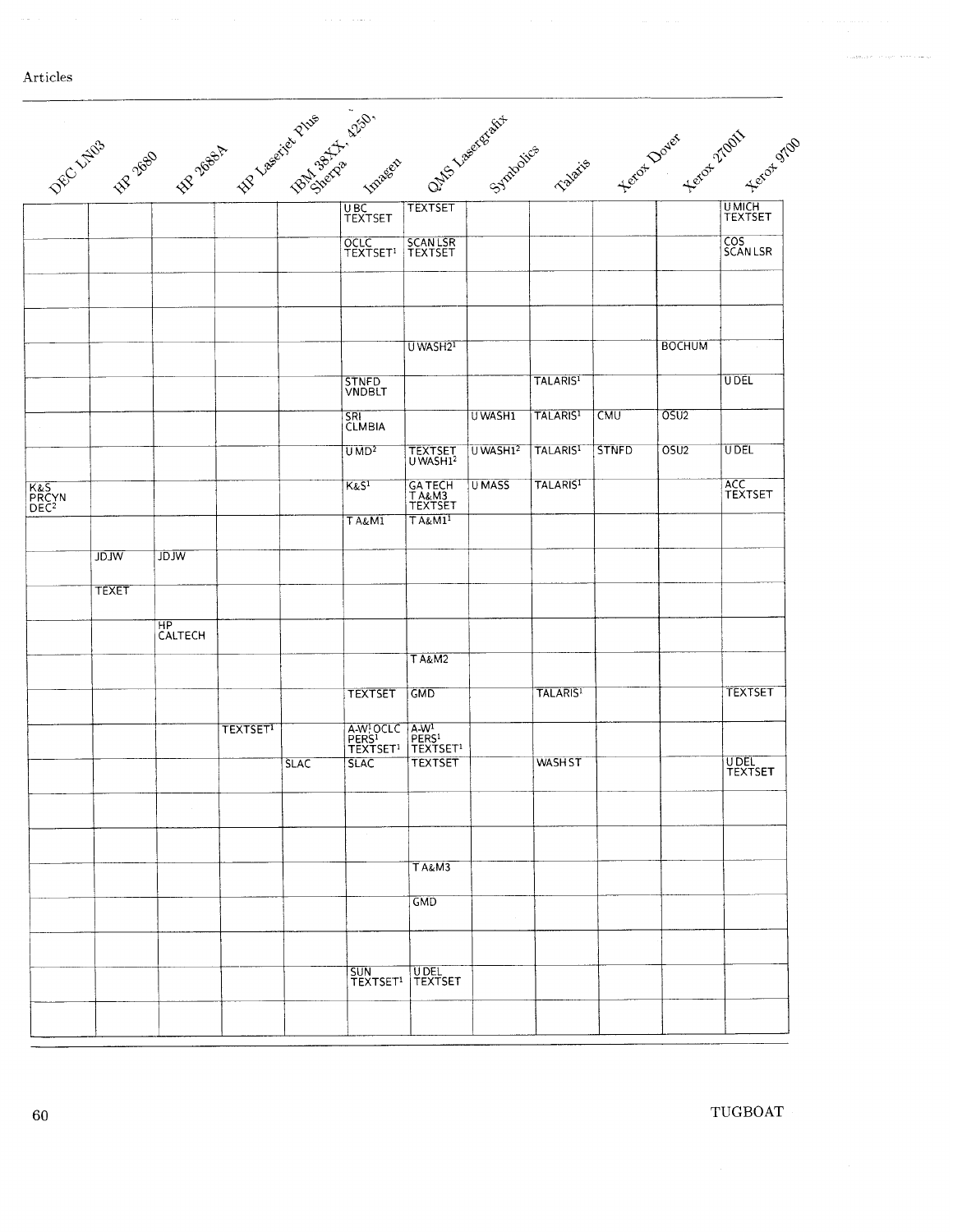|                                  |                                      | Applease of the C.Hob | DECLARIAN | Diable       | EREOF                           |
|----------------------------------|--------------------------------------|-----------------------|-----------|--------------|---------------------------------|
| Amdahl (MTS)                     |                                      |                       |           |              |                                 |
| Apollo                           |                                      |                       |           |              |                                 |
| Apple Macintosh                  | K&S <sup>1</sup><br>A-W <sup>1</sup> |                       |           |              |                                 |
| Cadmus 9200                      |                                      |                       |           |              |                                 |
| CDC Cyber                        |                                      |                       |           |              |                                 |
| DECSYSTEM 10                     |                                      |                       |           |              |                                 |
| DECSYSTEM 20                     |                                      |                       | OSU2      |              |                                 |
| DEC VAX UNIX                     |                                      |                       |           |              |                                 |
| DEC VAX/VMS                      |                                      | LSU                   |           |              |                                 |
| Data General MV                  |                                      |                       |           |              |                                 |
| <b>HP1000</b>                    |                                      |                       |           |              | <b>MIGL</b>                     |
| HP3000                           |                                      |                       |           | <b>TEXET</b> | <b>USHEF</b>                    |
| HP9000 - 200                     |                                      |                       |           |              |                                 |
| HP9000 - 500                     |                                      |                       |           |              |                                 |
| <b>IBM MVS</b>                   |                                      |                       |           |              |                                 |
| <b>IBM PC</b>                    | <b>MR</b>                            |                       |           |              | A-W, PERS<br>U MILAN1<br>U SHEF |
| <b>IBM VM</b>                    |                                      |                       |           |              |                                 |
| Integrated<br>Solutions          |                                      |                       |           |              |                                 |
| <b>ICL</b> Perq                  |                                      |                       |           |              |                                 |
| Prime                            |                                      |                       |           |              |                                 |
| Siemens BS2000                   |                                      |                       |           |              |                                 |
| $Sperry$ 1100                    |                                      |                       |           |              |                                 |
| SUN                              |                                      |                       |           |              |                                 |
| Texas Instruments<br>$_{\rm PC}$ |                                      |                       |           |              | $T A\&M11$                      |

## Figure 2.

Daisy Wheel, Dot Matrix,<br>Electrostatic Printers

 $^{\rm 1}$  graphics supported

 $\frac{1}{2}$  included on one of the standard<br>distribution tapes

Volume 7, Number 1

an ana agamanya ny Fran

 $61\,$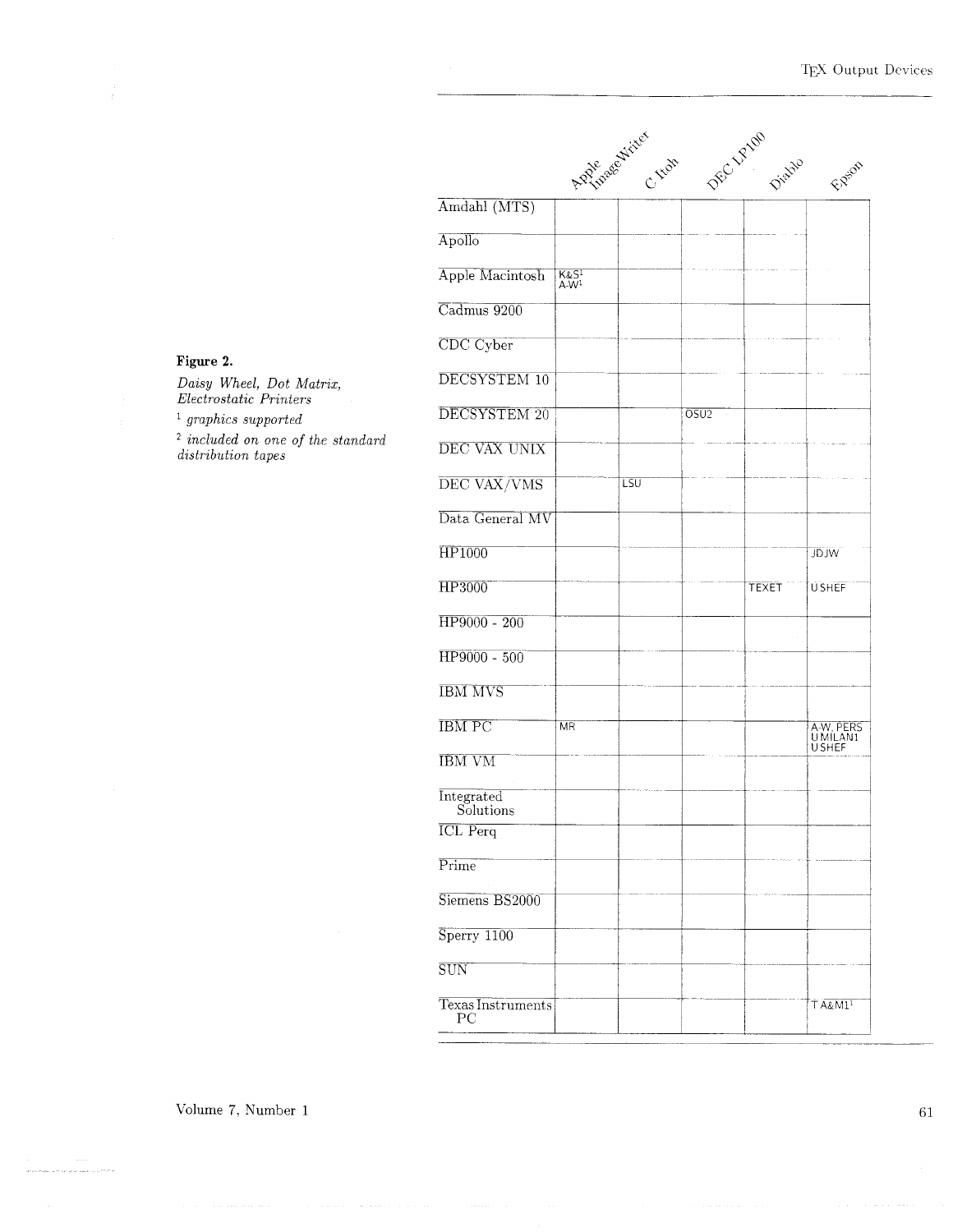|                   |    |              |            |            |              |        | Facts Kitch Facts Data Cross 2000 21 Time on the Cross of Capital Capital Capital Library |                     |              | Jersalec              |
|-------------------|----|--------------|------------|------------|--------------|--------|-------------------------------------------------------------------------------------------|---------------------|--------------|-----------------------|
|                   |    |              |            |            |              |        |                                                                                           |                     |              |                       |
|                   |    |              |            |            |              |        |                                                                                           |                     |              |                       |
|                   |    |              | <b>COS</b> |            |              |        |                                                                                           |                     |              |                       |
|                   |    |              |            |            |              |        |                                                                                           |                     |              |                       |
|                   |    | <b>UKOLN</b> |            |            |              |        |                                                                                           |                     |              |                       |
|                   |    |              |            |            |              |        |                                                                                           |                     |              | <b>UKOLN</b>          |
|                   |    |              |            |            |              |        |                                                                                           |                     |              |                       |
|                   |    |              |            |            |              | $\sim$ |                                                                                           |                     |              | GATECH<br>VNDBLT      |
|                   | MR |              |            |            |              |        |                                                                                           |                     | <b>AMS</b>   | <b>UWASHI</b>         |
|                   |    |              |            |            |              |        |                                                                                           |                     |              | UWASH1 <sup>2</sup>   |
|                   |    |              |            |            |              |        |                                                                                           | PRCYN               | <b>SCIAP</b> | <b>K&amp;S</b>        |
| TNFN <sup>2</sup> |    |              |            |            |              |        |                                                                                           |                     |              |                       |
|                   |    |              |            |            | TA&M1        |        |                                                                                           | T A&M1 <sup>1</sup> |              | T A k M1 <sup>1</sup> |
|                   |    |              |            |            |              |        |                                                                                           |                     |              |                       |
|                   |    |              |            |            |              | TEXET  |                                                                                           |                     |              |                       |
|                   |    |              |            |            |              |        |                                                                                           |                     |              |                       |
|                   |    |              |            |            |              |        |                                                                                           |                     |              |                       |
|                   |    |              |            |            |              |        |                                                                                           |                     |              |                       |
|                   |    |              |            |            |              |        |                                                                                           |                     |              | GMD<br>U MILAN2       |
|                   |    |              |            |            |              |        |                                                                                           |                     |              |                       |
|                   |    |              |            |            |              |        |                                                                                           | A-W<br>PERS         |              |                       |
|                   |    |              |            | <b>IAM</b> |              |        |                                                                                           |                     |              | <b>WZMN</b>           |
|                   |    |              |            |            |              |        |                                                                                           |                     |              |                       |
|                   |    |              |            |            |              |        |                                                                                           |                     |              |                       |
|                   |    |              |            |            |              |        |                                                                                           |                     |              |                       |
|                   |    |              |            |            | $\sim$       |        |                                                                                           |                     |              | ΙЩ                    |
|                   |    |              |            |            |              |        |                                                                                           |                     |              |                       |
|                   |    |              |            |            |              |        |                                                                                           |                     |              |                       |
|                   |    |              |            |            |              |        |                                                                                           |                     |              |                       |
|                   |    |              |            |            |              |        |                                                                                           |                     |              |                       |
|                   |    |              |            |            | $T A \& M11$ |        | $T A\&M11$                                                                                |                     |              |                       |
|                   |    |              |            |            |              |        |                                                                                           |                     |              |                       |

62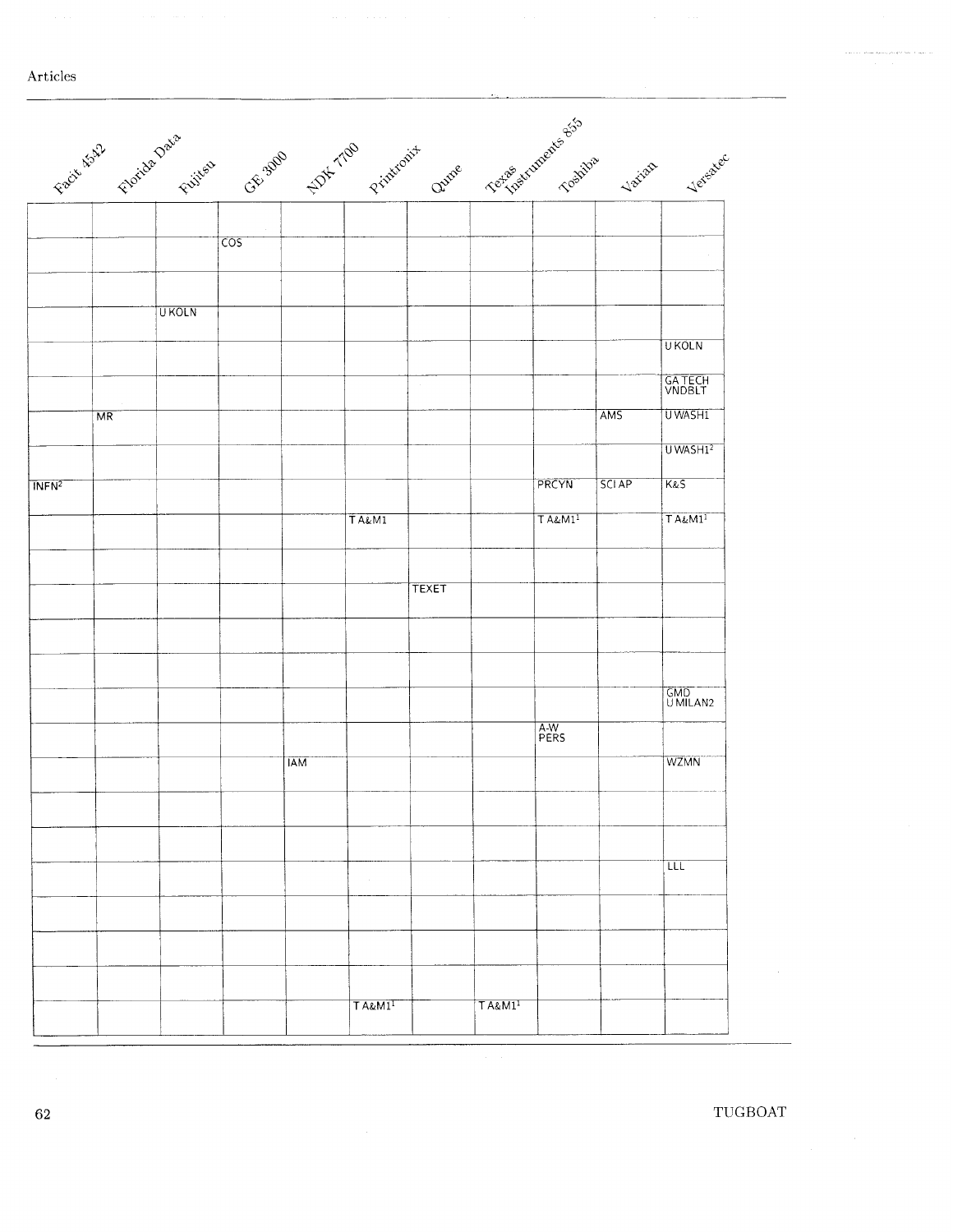|                                  |       |                        |              |            | Airestration Airest Ballyce Linewine Association |  |
|----------------------------------|-------|------------------------|--------------|------------|--------------------------------------------------|--|
|                                  |       |                        |              |            |                                                  |  |
| Amdahl (MTS)                     |       | <b>TEXTSET</b>         |              |            | <b>TEXTSET</b>                                   |  |
| Apollo                           |       | <b>TEXTSET</b>         |              |            | COS<br>SCAN LSR<br>TEXTSET                       |  |
| Apple Macintosh                  |       |                        |              |            |                                                  |  |
| Cadmus 9200                      |       |                        |              |            |                                                  |  |
| CDC Cyber                        |       |                        |              |            |                                                  |  |
| DECSYSTEM 10                     |       |                        |              |            |                                                  |  |
| DECSYSTEM 20                     |       |                        | <b>ADAPT</b> | <b>AMS</b> | <b>TEXTSET</b>                                   |  |
| DEC VAX UNIX                     |       | <b>TEXTSET</b>         |              |            | <b>TEXTSET</b>                                   |  |
| DEC VAX/VMS                      | PRCYN | <b>TEXTSET</b>         | PRCYN        |            | <b>INTGRPH<sup>I</sup></b><br>TEXTSET            |  |
| Data General MV                  |       |                        |              |            |                                                  |  |
| HP1000                           |       |                        |              |            |                                                  |  |
| HP3000                           |       |                        |              |            | <b>TEXTSET</b>                                   |  |
| HP9000 - 200                     |       | TEXTSET                |              |            |                                                  |  |
| HP9000 - 500                     |       | TEXTSET                |              |            |                                                  |  |
|                                  |       |                        |              |            |                                                  |  |
| <b>IBM MVS</b>                   |       |                        |              |            |                                                  |  |
| <b>IBM PC</b>                    |       | A-W<br>PERS<br>TEXTSET | <b>PERS</b>  |            | PERS<br>TEXTSET                                  |  |
| <b>IBM VM</b>                    |       |                        |              |            | <b>TEXTSET</b>                                   |  |
| Integrated<br>Solutions          |       |                        |              |            |                                                  |  |
| <b>ICL</b> Perq                  |       |                        |              |            |                                                  |  |
| Prime                            |       |                        |              |            |                                                  |  |
| Siemens BS2000                   |       |                        | $\bar{z}$    |            |                                                  |  |
| Sperry 1100                      |       |                        |              |            |                                                  |  |
| SUN                              |       | TEXTSET                |              |            | <b>TEXTSET</b>                                   |  |
| Texas Instruments<br>$_{\rm PC}$ |       |                        |              |            |                                                  |  |
|                                  |       |                        |              |            |                                                  |  |

# **Figure 3.**

*Typesetters graphics supported included on one of the standard distribution tapes* 

<sup>3</sup> TEX78 support only

Volume 7, Number I

63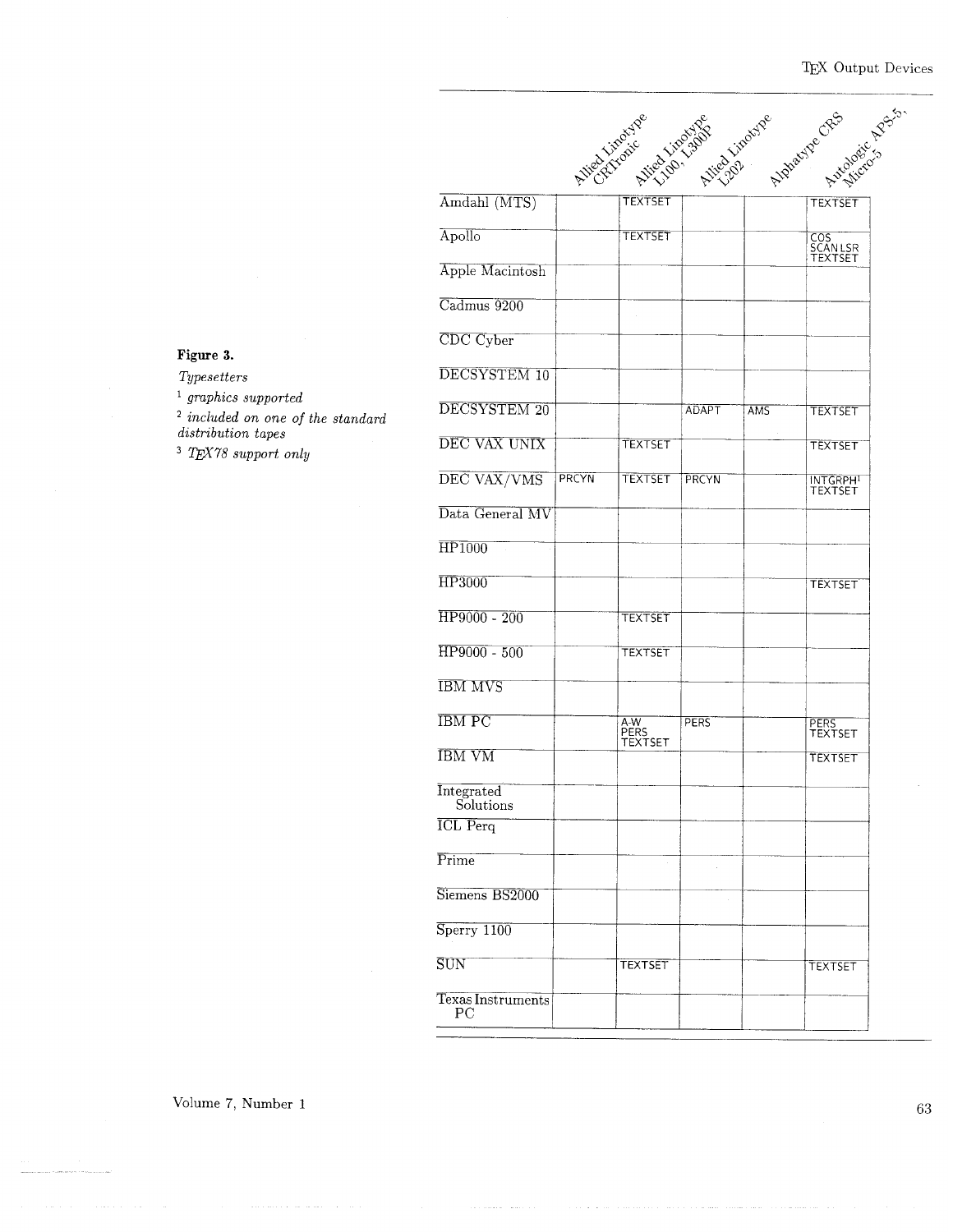### $\Large \bf Articles$

|                | Contrib Contability Marie 150     |      | Hell Digital |  |
|----------------|-----------------------------------|------|--------------|--|
|                |                                   |      |              |  |
|                | RECAU <sup>3</sup>                |      |              |  |
|                |                                   |      |              |  |
| <b>K&amp;S</b> | K&S                               | SARA |              |  |
| <b>USHEF</b>   |                                   |      |              |  |
|                | WASH ST                           |      | GMD          |  |
| <b>PERS</b>    | <b>PERS</b><br>WASH <sub>ST</sub> |      |              |  |
|                |                                   |      |              |  |
|                | <b>UWISC</b>                      |      | GMD          |  |
|                |                                   |      |              |  |

 $\left\langle \left( \mu_{\alpha\beta} \right) \rho_{\alpha\beta} \left( \mu_{\alpha\beta} \right) \rho_{\alpha\beta} \right\rangle$  ,  $\left\langle \mu_{\alpha\beta} \right\rangle$ 

 $\hat{\varphi}$  ) infinitely on  $\hat{\mathcal{O}}$  (i.e. or  $\hat{\psi}$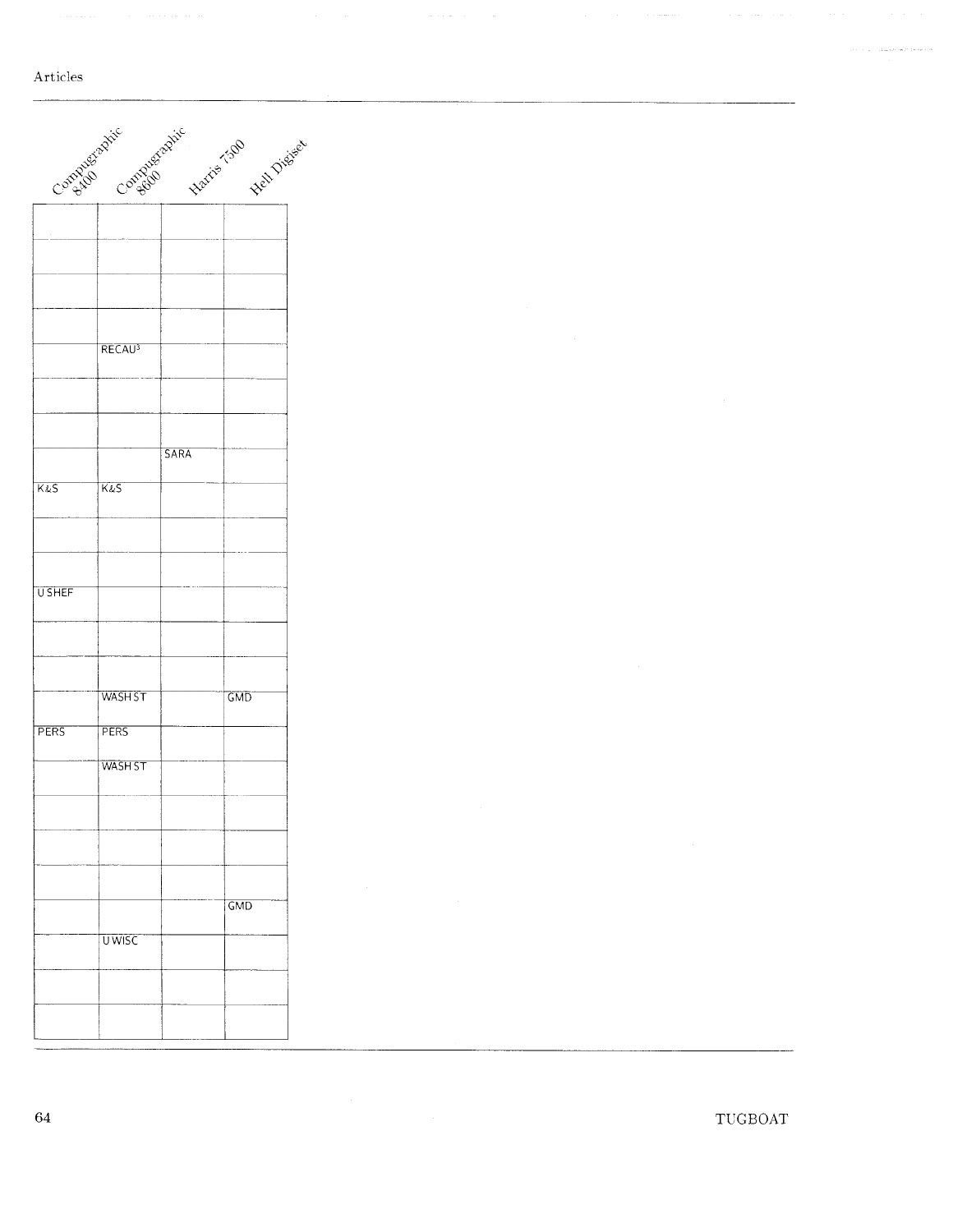|                              |                   | AED RES. S.2 Compaigne |                   | sport BitCrash Castle 1 Assault |
|------------------------------|-------------------|------------------------|-------------------|---------------------------------|
| Amdahl (MTS)                 |                   |                        |                   |                                 |
| Apollo                       |                   |                        |                   |                                 |
| Apple Macintosh              |                   |                        |                   |                                 |
| Cadmus 9200                  |                   |                        |                   |                                 |
| CDC Cyber                    |                   |                        |                   |                                 |
| DECSYSTEM 10                 |                   |                        |                   |                                 |
| DECSYSTEM 20                 |                   |                        |                   |                                 |
| DEC VAX UNIX                 |                   |                        |                   |                                 |
| DEC VAX/VMS                  | ADLD <sup>2</sup> | ADLD <sup>2</sup>      | ADLD <sup>2</sup> | <b>TEXTSET</b>                  |
| Data General MV              |                   |                        |                   |                                 |
| <b>HP1000</b>                |                   |                        |                   |                                 |
| HP3000                       |                   |                        |                   |                                 |
| HP9000 - 200                 |                   |                        |                   |                                 |
| HP9000 - 500                 |                   |                        |                   |                                 |
| <b>IBM MVS</b>               |                   |                        |                   |                                 |
| <b>IBM PC</b>                |                   |                        |                   |                                 |
| <b>IBM VM</b>                |                   |                        |                   |                                 |
| Integrated                   |                   |                        |                   |                                 |
| Solutions<br><b>ICL</b> Perq |                   |                        |                   |                                 |
| Prime                        |                   |                        |                   |                                 |
| Siemens BS2000               |                   |                        |                   |                                 |
| Sperry 1100                  |                   |                        |                   |                                 |
| SUN                          |                   |                        |                   |                                 |
| Texas Instruments<br>PС      |                   |                        |                   |                                 |

#### **Figure** *4. Vzdeo Dzsplays*  <sup>1</sup> graphics supported *zncluded on one of the standard*   $\it{distribution}$  tapes

Volume 7, Number 1

en en esta  $\sim$ 

65